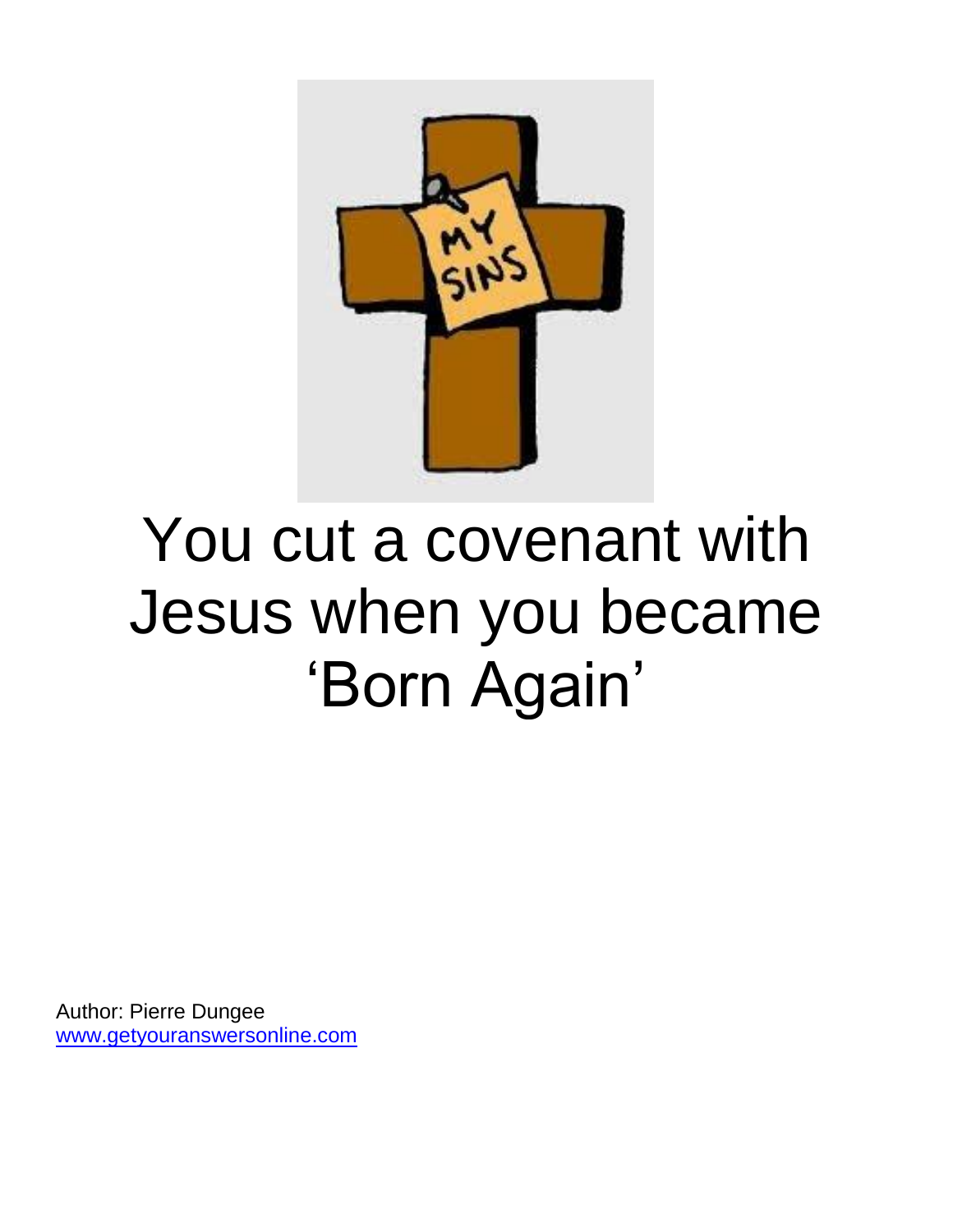

# **WARNING!!!**

We will warn you that what we are presenting is going against the doctrinal teachings of many denominations. Many are going to excoriate this site because we are not following their doctrine. Many times, the people who are going to say we are teaching ' a false gospel' would be the ones that say that they have read the bible from cover to cover multiple times and will claim to be the 'authority' on the bible because they did that.

So, If you think we are full of it, that's fine. That is expected.

Many will call this a 'works based salvation' doctrine, which in effect is is NOT. **It is being obedient to The Lord Jesus Christ** as we are showing that we love Him **through our obedience to HIM**, doing what He is asking **US** to do. Nobody is forcing you to believe anything, Christian, so settle down.

It will be **YOUR** salvation on the line, so use this time you have to make your election **SURE** and work out YOUR salvation with fear and trembling by **confirming it with the Lord Jesus Christ directly YOURSELF, since Jesus is going to be judging you** when you die anyway.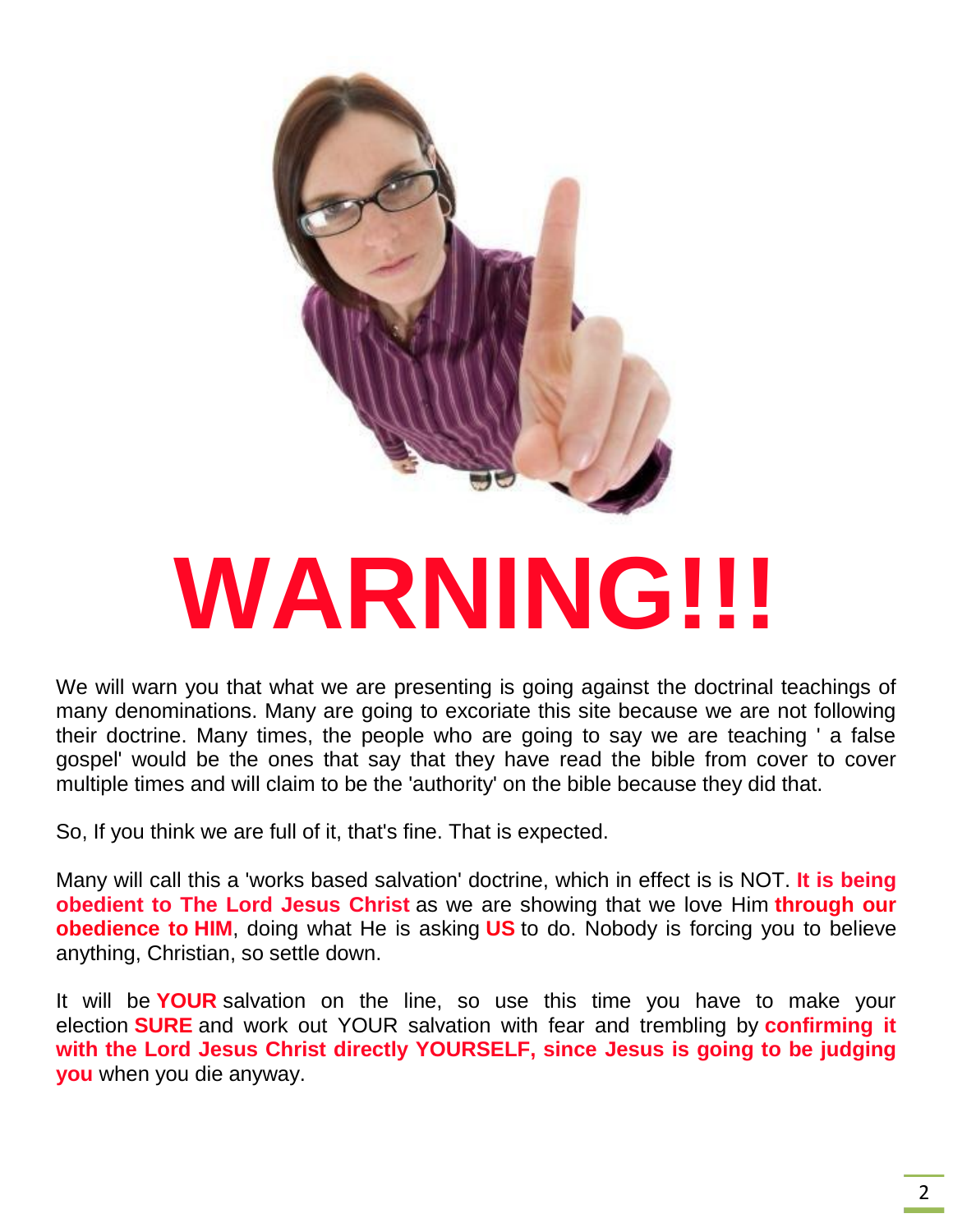

Terms & Concerned and required<br>General and special rules and required<br>General and special rules and required as General and special rules and required<br>General and special rules and required<br>agree to abide by in order to use a securication General and special funder to use a 5th<br>agree to abide by in order to use a 5th<br>agree to abide by in order to use a 5th<br>standards, arrangements, specificati General abide by III orients, specifically<br>agree to abide by III orients, specifical<br>standards, arrangements, specifical<br>provisions that form an integral part provisions that form of<br>provisions that form of<br>contract or agreement.

## Salvation comes with Terms

In the last article, you have learned that you are in a covenant with the Lord Jesus Christ for your salvation, l's recap and then deal with the terms of your salvation that you have agreed to in your covenant.

So what is a **covenant**? Let's take a look at what a **covenant** is defined as:

- 1. an agreement, usually formal, between two or more persons to do or not do something specified.
- 2. Law. an incidental clause in such an agreement.
- 3. Ecclesiastical. a solemn agreement between the members of a church to act together in harmony with the precepts of the gospel.
- 4. the conditional promises made to humanity by God, as revealed in Scripture.
- 5. a formal agreement of legal validity, especially one under seal.
- 6. to enter into a covenant.
- 7. to promise by covenant; pledge.
- 8. to stipulate.

Here is how the Lord of Hosts handles a **covenant**:

A **covenant** is a solemn promise between the Lord of Hosts and/or The Lord Jesus Christ and a person, provided that a person fulfills conditions of the agreement between them and the Lord of Hosts and/or the Lord Jesus Christ

Didn't the person give themselves to the Lord Jesus Christ so they could be 'saved'? Don't you remember that every word uttered is being recorded and that person who uttered those words will be held accountable for those words. Check out the scripture:

**Matthew 12:36-37** - But I say unto you, That every idle word that men shall speak, they shall give account thereof in the day of judgment. For by thy words thou shalt be justified, and by thy words thou shalt be condemned.

Let that sink in, Christian.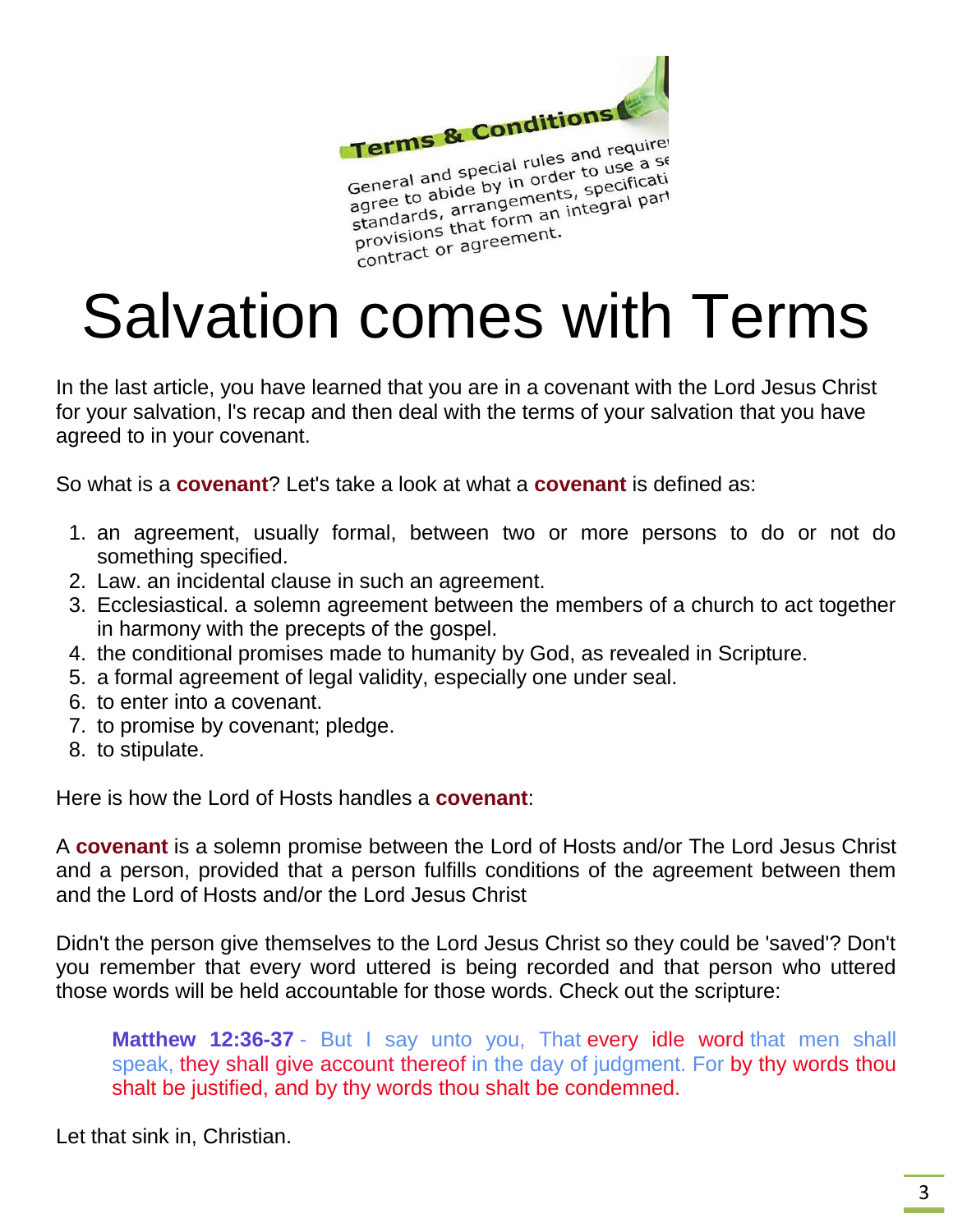

#### Terms of your salvation

Here are the terms that you have agreed to, Christian, for your salvation:

You have just yoked yourself to the Lord Jesus Christ when you confessed your sins to Him. Now, here is the tricky part - there are TERMS for ACCEPTANCE that the Lord Jesus Christ will need you to agree to. Here are the terms of His acceptance in a nutshell (Jesus speaking):

"If I accept your willingness for you to give your life to govern, this is what I want from you:

I want you to give your life fully to me;

- I want you to keep my commandments and obey them;
- I want you to follow me;
- I want full governance over your life;
- I want you to obey what I say and do as I ask of you.

In exchange for that, I will give you the FREE GIFT of eternal Life."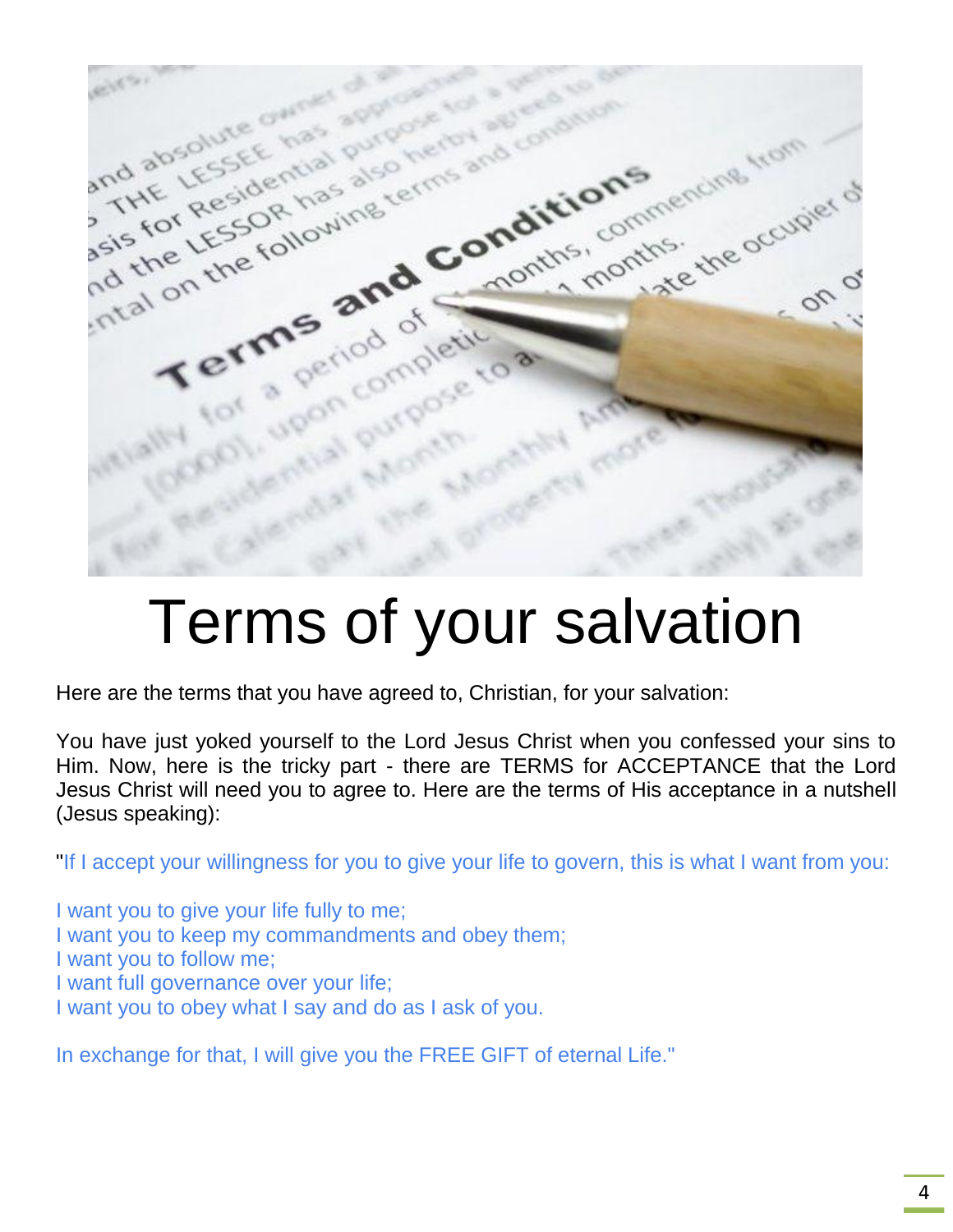

## Now that you have accepted the terms of salvation, you must go through the sanctification process

Many of you are ignorant of the Lord Jesus Christ's ways, so let us show you that everything that the Lord does is through a process. They are:

o **The process of sanctification**, which is the process of cleaning you up so you are acceptable to Him. He will set you aside, and He will strip you down to get rid of all of the filth of the world. You will stop eating, drinking, acting and doing what the world does. This process of sanctification is done by the Holy Ghost, as you are driven into the wilderness just like Jesus was. If you remember, the Lord Jesus Christ spent 40 days and 40 nights fasting in the wilderness. What do you think He was doing that for? He was **sanctifying Himself and preparing Himself for the temptation** that was coming. You can see that when the tempter came, Jesus summarily destroyed the devil and told him to go somewhere.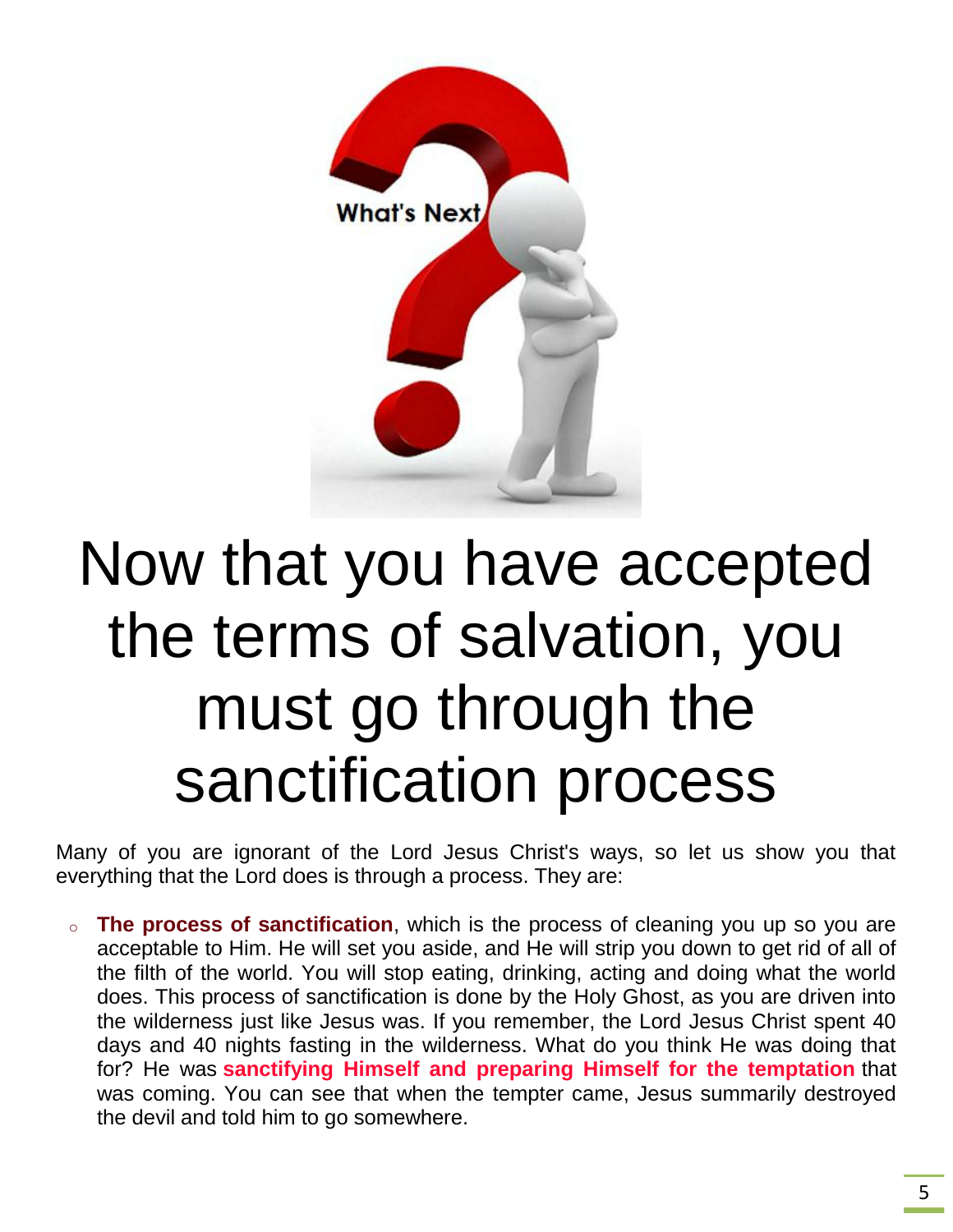- o **The process of sanctification,** which is the process of training and preparing you so you will be ready for the Kingdom of God. In this process, you are put on a path which you will follow. You will grow in Christ as you follow this path. The Holy Ghost will help you as you progress on the path, and that path will take you higher to Jesus. You can see this illustrated in the YouTube video called '**The Path of the Holy Spirit**', which you can view **[here.](https://www.youtube.com/watch?v=i7xQOCP1Vrk)** As long as you stay on the path, you are fine. You will notice that along the way on this path, many people deviate from the path and get lost.
- o **The process of sanctification is growth IN Christ.** If you have not noticed, that everything is organic with the Lord and His processes. You GROW in grace; you GROW to understand; you GROW to be able to fight; you are constantly growing organically. All of this takes time, Christian, and this is why it is impossible for you to be 'saved' just by a confession, as the **once saved, always saved** crowd proclaims.
- o **The process of sanctification is being trusted by Jesus.** As you grow, you are known by the Lord Jesus, as you obey His commandments. You are then given authority by Jesus personally and you learn how to wield that authority when it is necessary. You go through the process of learning what you can and cannot do in Christ; you learn about the adversary, and how to oppose him. Opposing the devil is NOT taught in churches today, and the devil is destroying many of your homes and households right now. You do NOT have to take the crap the devil is dishing out, Christian, and the Lord Jesus Christ will show that to you.
- o **The process of sanctification is going higher with Jesus.** As you progress on your walk to salvation, you learn more and more about Jesus. He does reveal Himself to you so you will KNOW HIM and His ways. This is what we should be striving for, Christian, as this is how we can overcome the devil and walk in the victory that Christ desires us to walk in.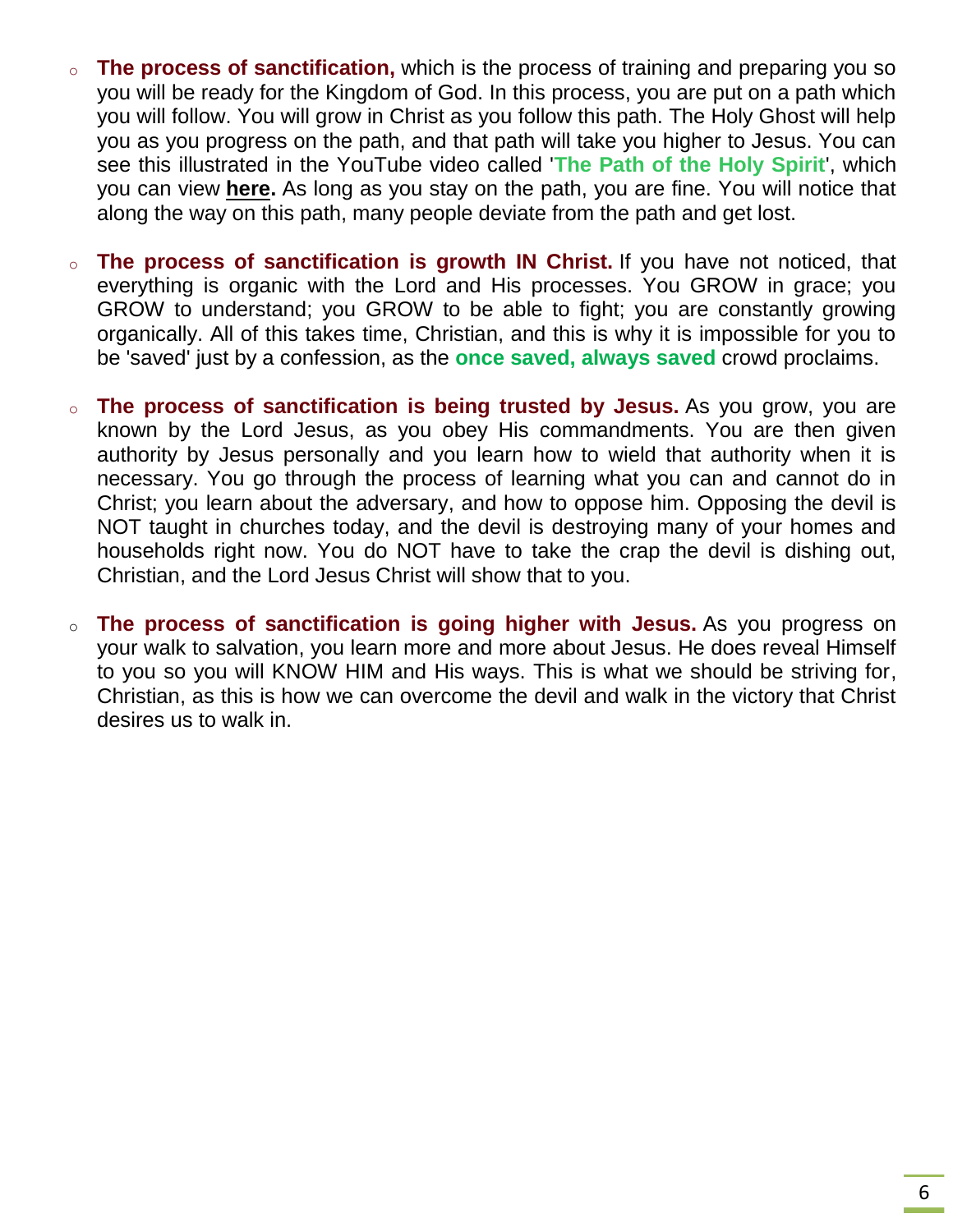

## You only get salvation when you meet the terms of your covenant

We have taken the time to outline the terms of the covenant you made with the Lord Jesus Christ, and the processes that you will have to go through to be salvaged. it is a lifestyle, and a life-long commitment to stay on the path that Jesus has set for you.

Unlike the once saved, always saved crowd, you only get salvation when you meet and complete the terms of your covenant with the Lord Jesus Christ. Many of you are in complete shock right now, as you thought that just a confession was enough to save you.

No.

You need to stay on the path to the END, and that end means the rest of your life. You have to understand that you have made a covenant with an Eternal Being, The Lord Jesus Christ. Do you really think that He can stuff all of what He knows into you in the short period of time you are alive?

C'mon, Man.

Be Serious.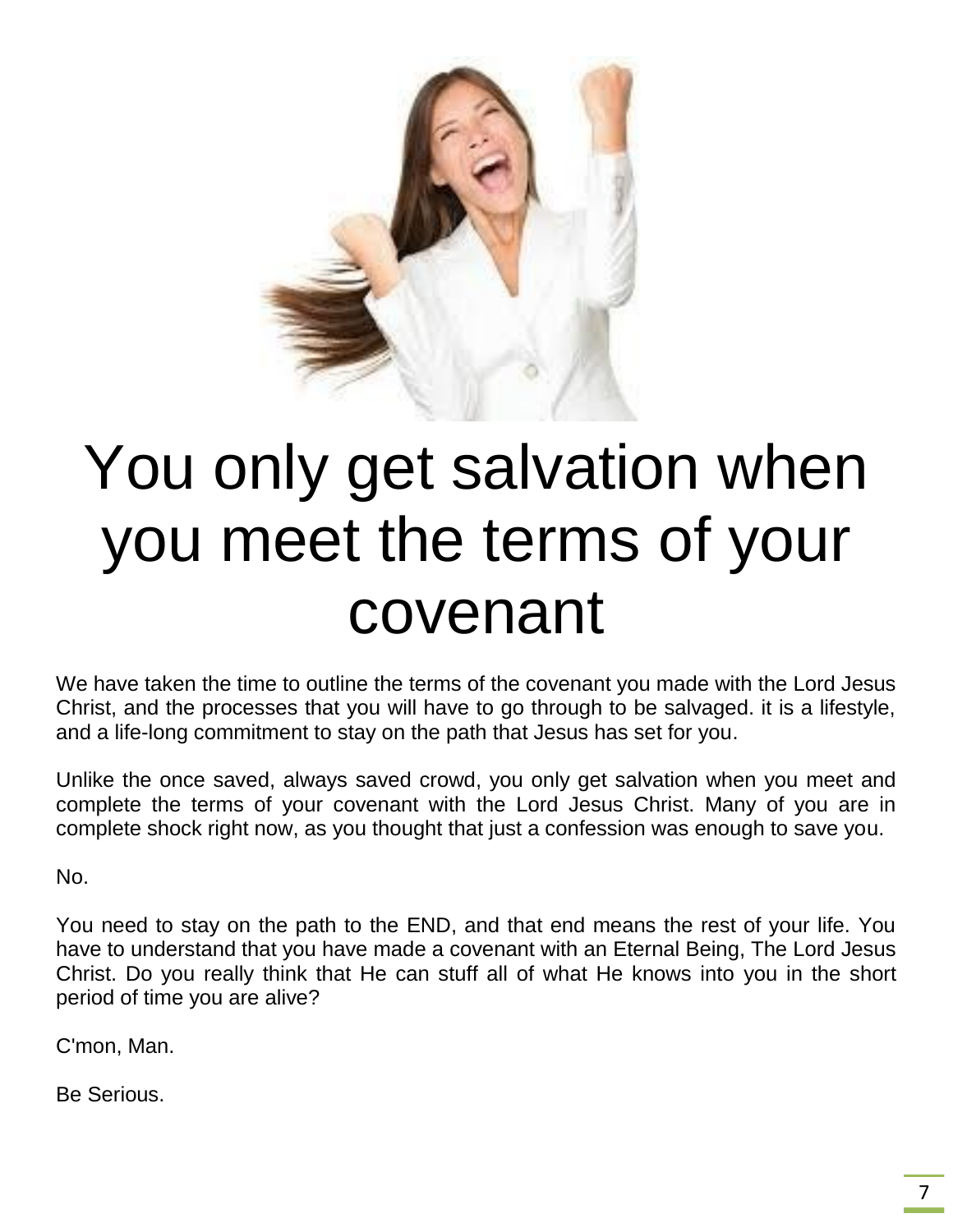

Understand, Christian, that if you are in covenant with Jesus, you are going to be with Him for an eternity. He is going to always be your Lord; He is always going to know you; He is always going to teach you; and you are always going to be learning from Him - forever. You will have the Holy Ghost in you forever, and you will always be guided by Him. He also will teach you.

Can you not see, Christian, that this life is a testing ground, where those who do make it and have been through the process to be those Disciples that will have significance in the life to come? Doesn't the Bible state that your life is like a wisp of smoke?

This is the proving grounds, Christian, to be what Jesus wants us to be. We will be a part of Him forever IF we complete the process. He has already told you that He goes to prepare a place for you in His father's house, so what makes you think that you will NOT be with Jesus forever?

When you start to see the revealed picture, you will become less and less concerned about what goes on down here on this hellhole called earth. Jesus puts all of us through these processes for a reason, Christian, and that is so we will always be with Him. This is why you have a choice to accept Jesus or walk away from Him. This is why the devil is down here making your life a living hell so you will want to be with Jesus as a part of the Body of Christ!!

What we have to look forward to is much more significant that what the devil is dishing up. Once you see this, you will strive to be what Jesus wants you to be.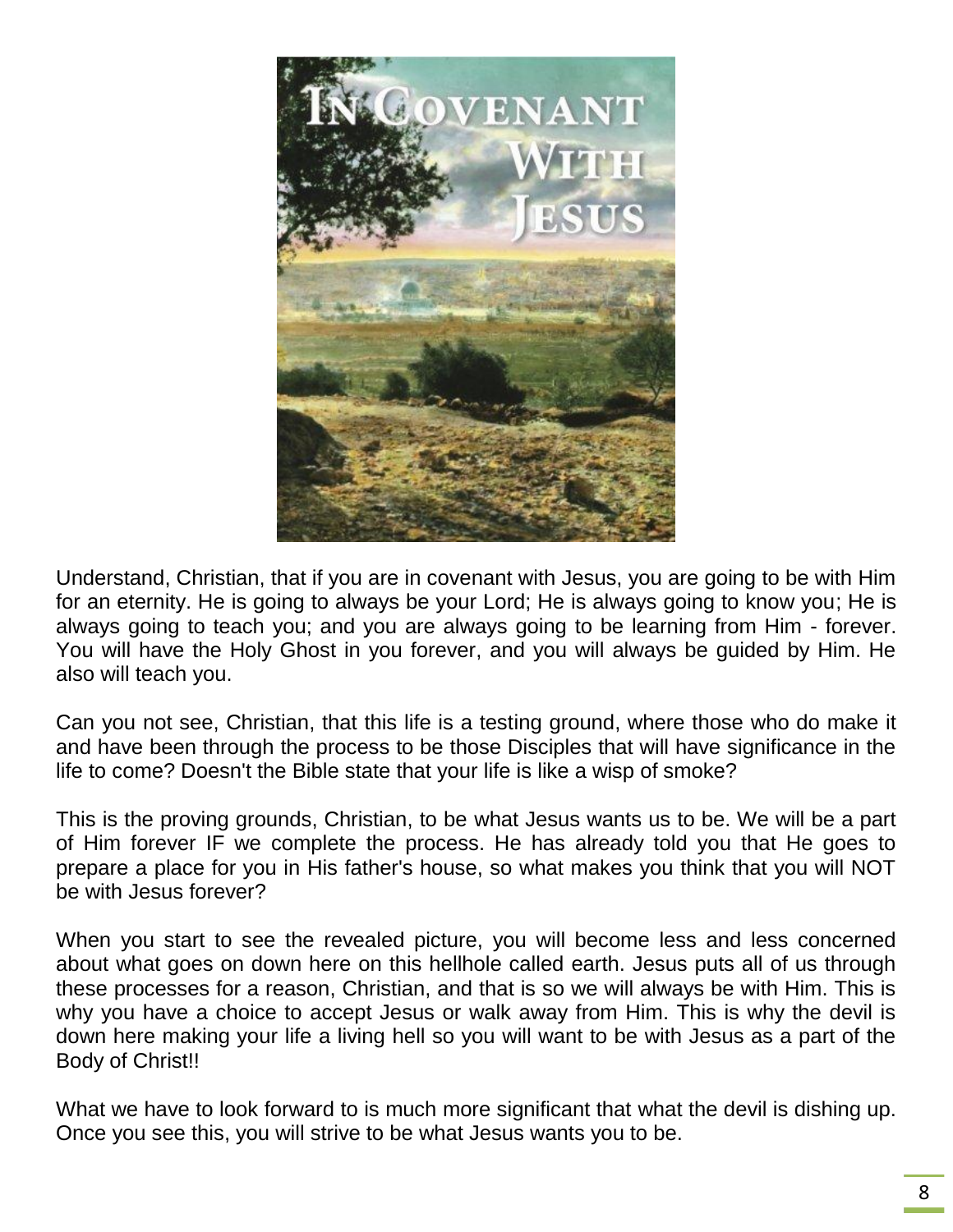

As always, **take NOTHING that you have seen here in this book as the truth**. **It is YOUR responsibility to study and check out everything that you see and hear**, and you have an advocate in the Lord Jesus Christ who will help you if you would just ask Him.

Take this upon yourself, Christian, as **YOU** need to get **YOUR** Bible, **YOUR** concordance, **YOUR** dictionary, **YOUR** pens/pencils, **YOUR** notepad and then **YOU** need to seek out the Lord Jesus Christ and ask Him to help **YOU** so **YOU** can make it into His Kingdom, since it will be **YOU standing alone in front of Jesus** when **YOU** are being judged.

It is **YOUR** responsibility to make sure **YOU** are in the faith and that **YOU** have completed **YOUR** sanctification during the sanctification process and **YOU** have gotten **YOUR** forgiveness and **YOU** have repented of all of **YOUR** sins before **YOU** are judged by Jesus.

Scripture tells us that hell will enlarge itself to accommodate all of the people who will be sent there because of idols like the pope, as you can see in scripture here:

**Isaiah 5:14** - Therefore hell hath enlarged herself, and opened her mouth without measure: and their glory, and their multitude, and their pomp, and he that rejoiceth, shall descend into it.

Take this as a warning, Christian, as the Lord Jesus Christ is NOT desperate for people, as **there were only 8 people** who got on the ark before the flood, and **only 2 people** from the Hebrews from Egypt made it into the Promised Land.

Be wise, and stay IN Jesus so you are not lost.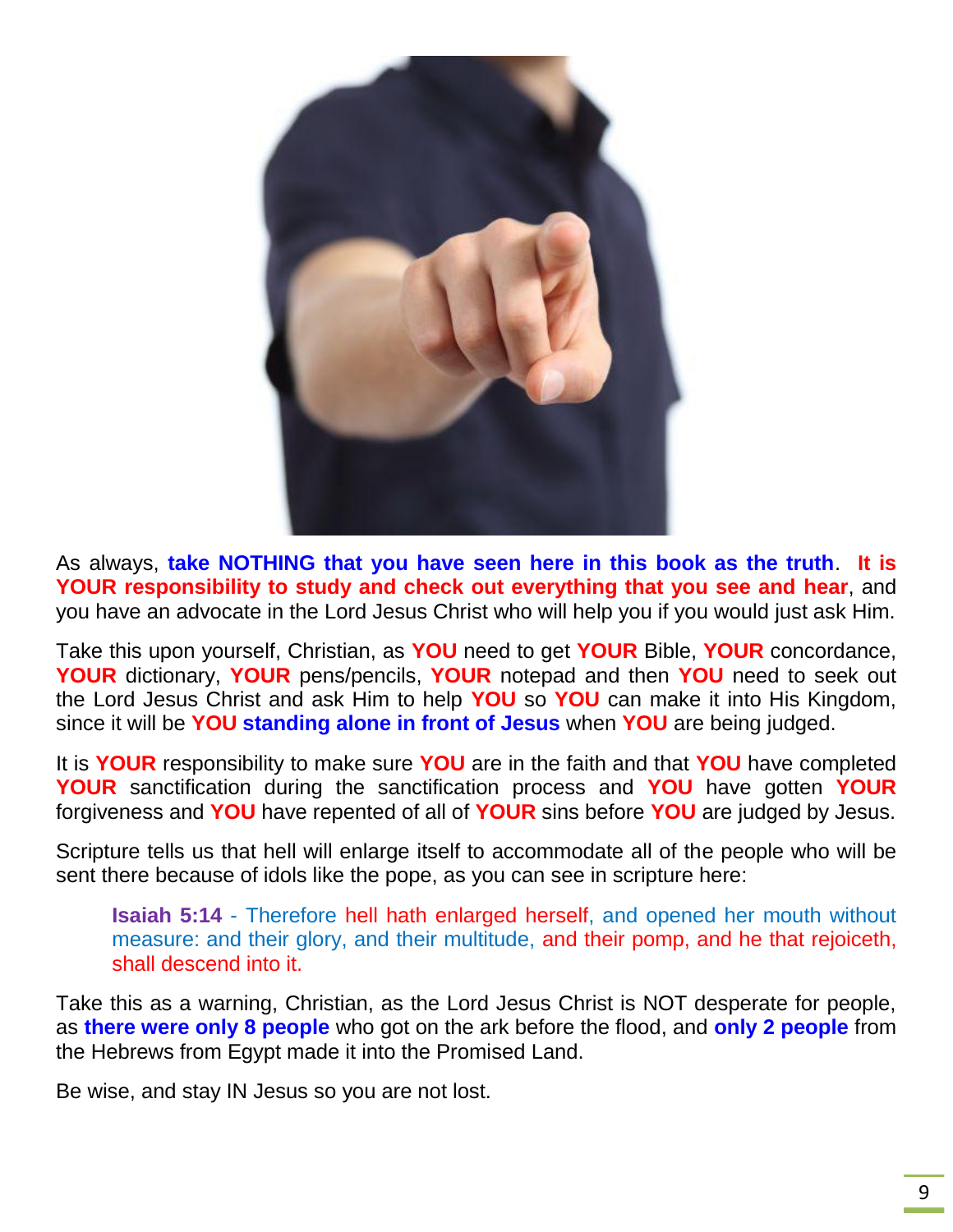

## Don't you think it is time for you to get the understanding of the things to come?

Take the time to reach out to the Lord Jesus Christ and sit with Him. With the information you have gotten from this article, you can sit with Him and ask Him intelligent questions on what all of this is about. You can ask about the devil and why he is necessary; you can ask about the path you are on and how you can stay on that path. Use this opportunity to talk with Lord Jesus Christ so you will be informed about what you are doing.

This will also enrich your life, as you will spend hours upon hours sitting at Jesus feet learning from Him. You will want to know all you can, and Jesus will teach you and show you in ways that cannot be described. You will start wanting to pray; you will start to hunger for what Jesus has for you. You will stay for hours in your prayer closet, not wanting to come out because what has been revealed to you will be so fascinating.